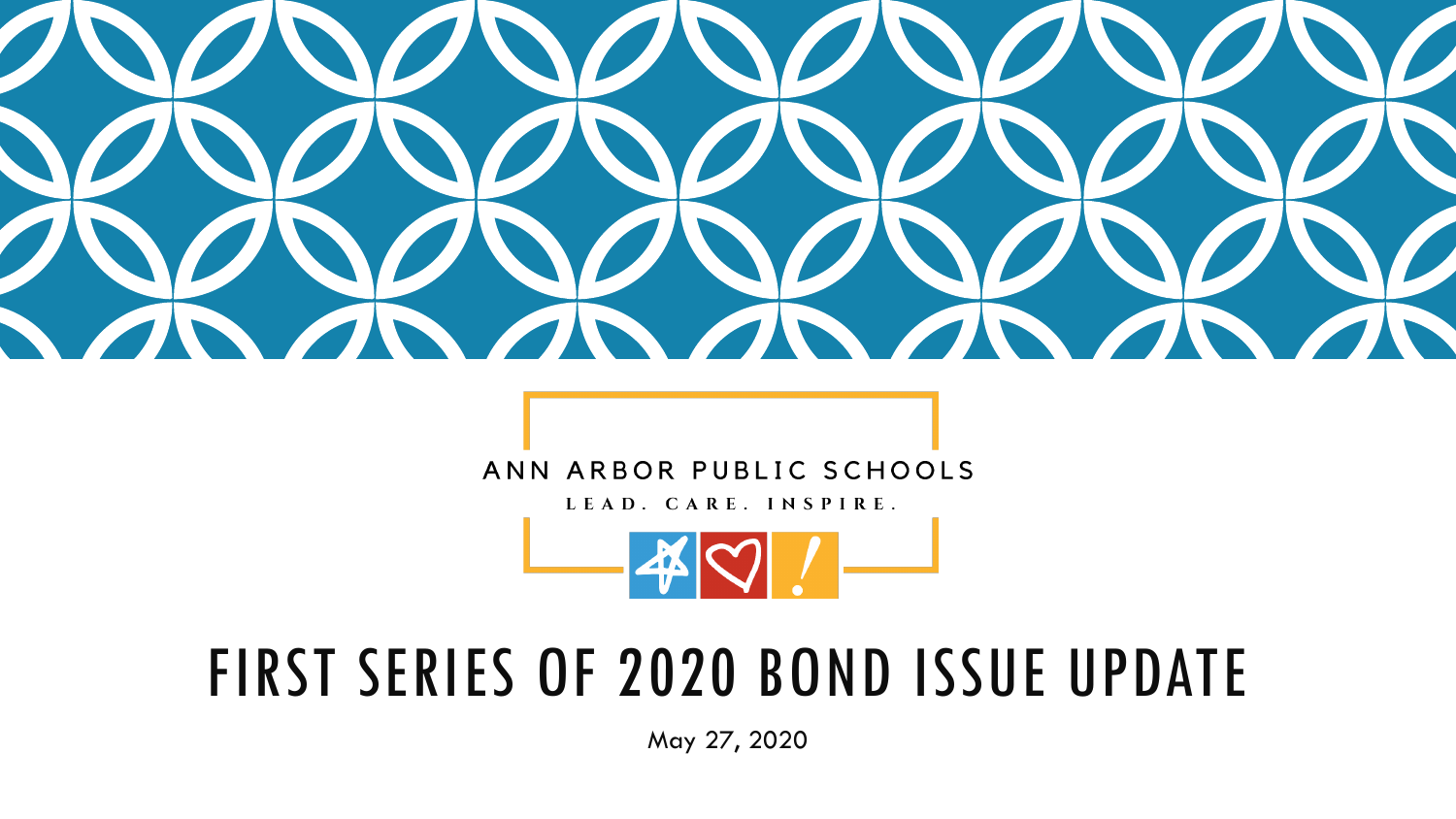# Responses to the Health Crisis Significantly Impact the Global Economy



Source: The Organization for Economic Co-operation and Development (OECD).

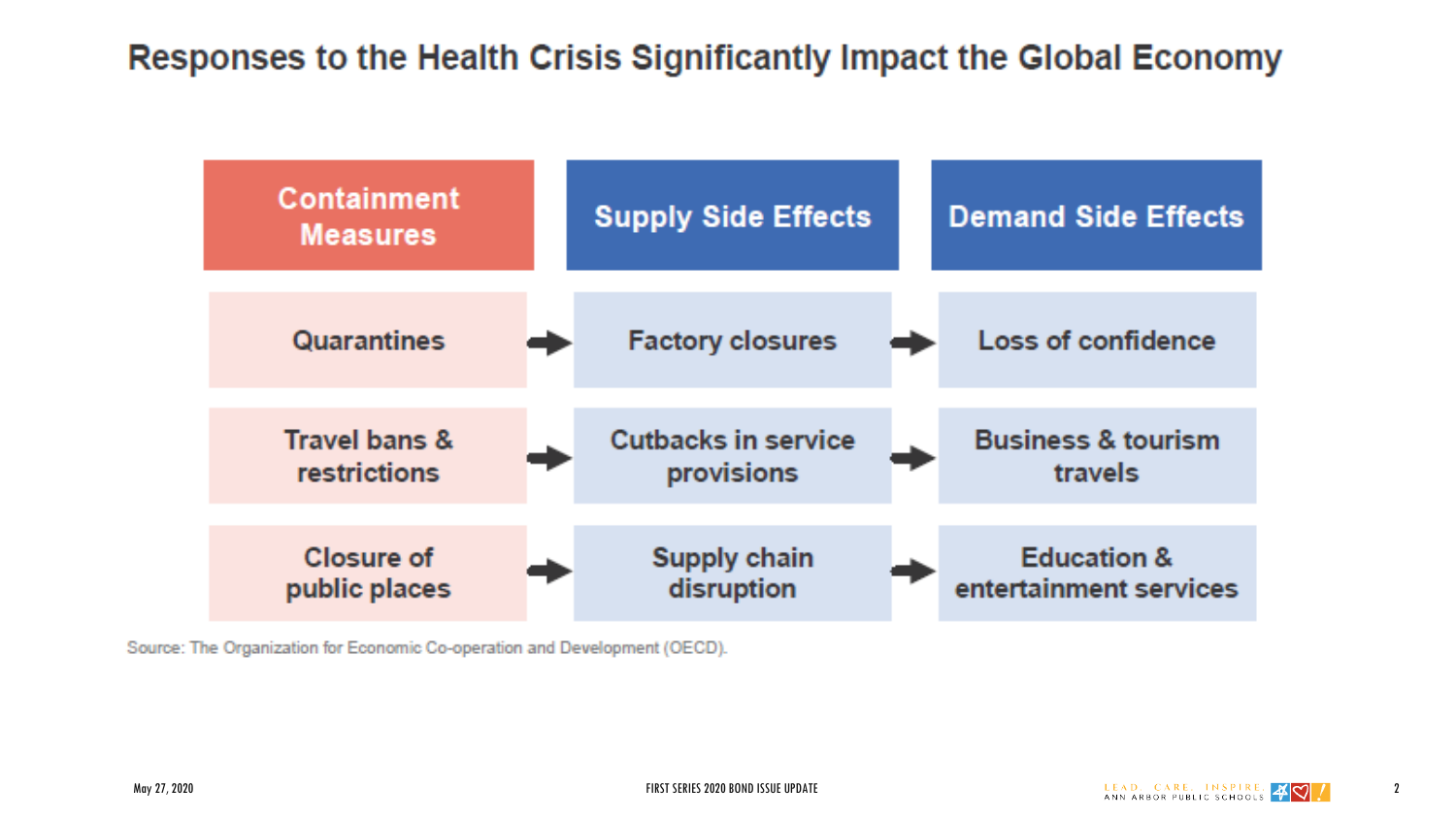

Source: Bloomberg, as of 4/30/2020. Data is seasonally adjusted.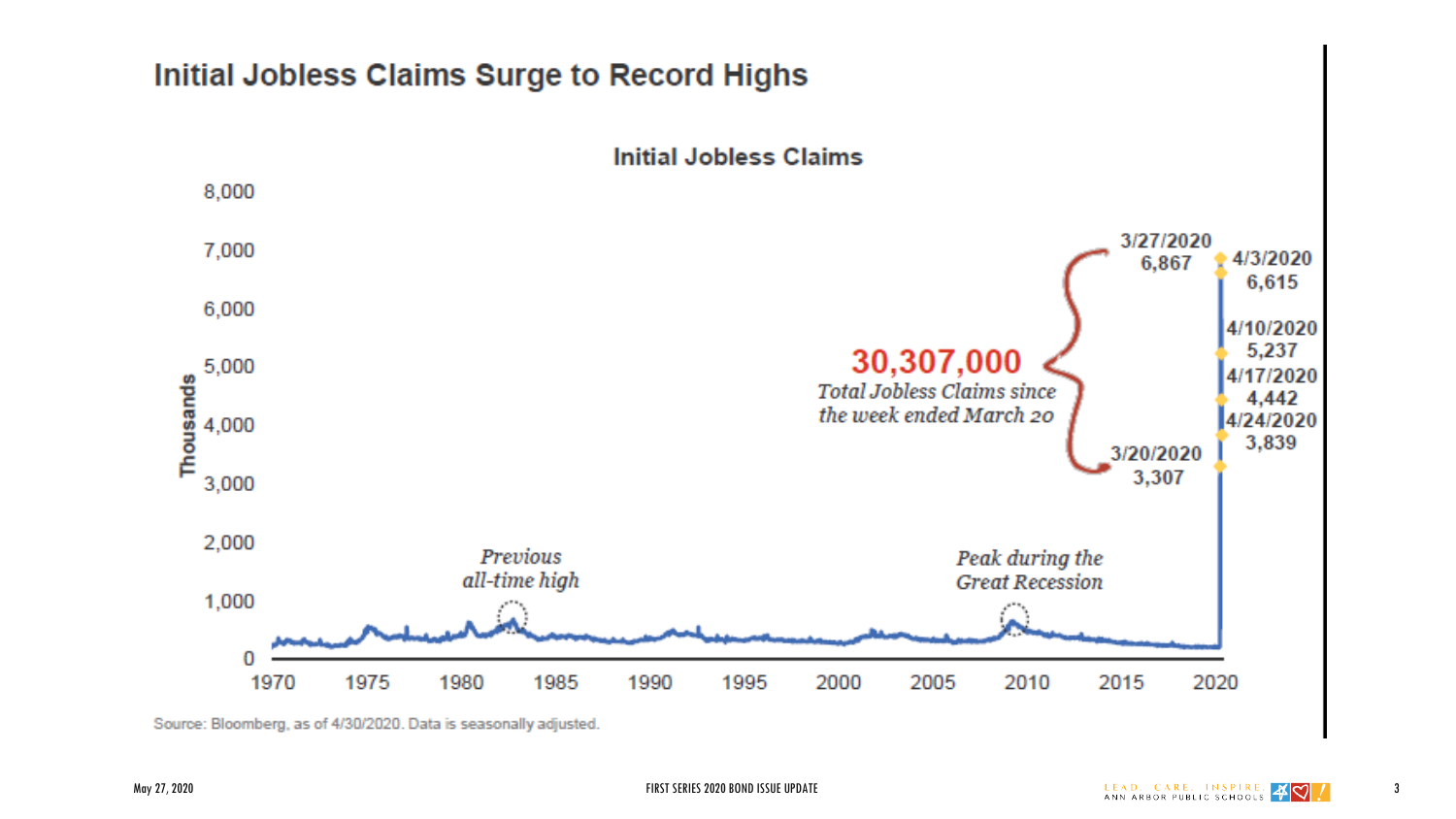# Economists Expect a Significant, Immediate Downturn in the U.S. Economy



Source: Bloomberg. Forecasts made from 4/03/2020 through 5/04/2020 by ING Group, Morgan Stanley, Deutsche Bank, Goldman Sachs Group, Barclays, JPMorgan Chase, UBS, TD Bank, and Wells Fargo.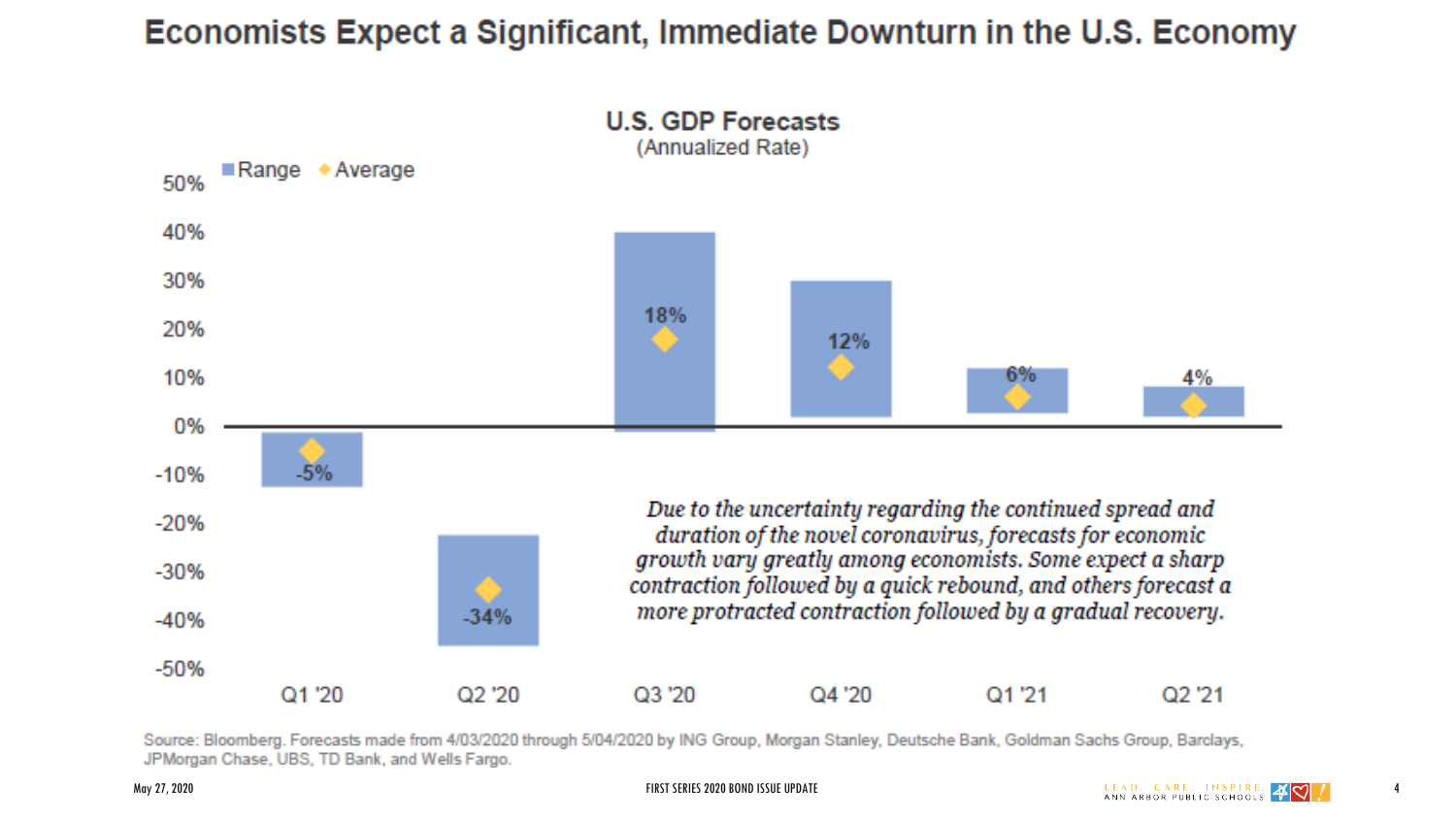# Fed Delivers Two Emergency Rate Cuts in Early March

"A rate cut will not reduce the rate of infection. It won't fix a broken supply chain... But we do believe that our action will provide a meaningful boost to the economy."

- Fed Chair Jerome Powell; March 3, 2020



Source: Bloomberg.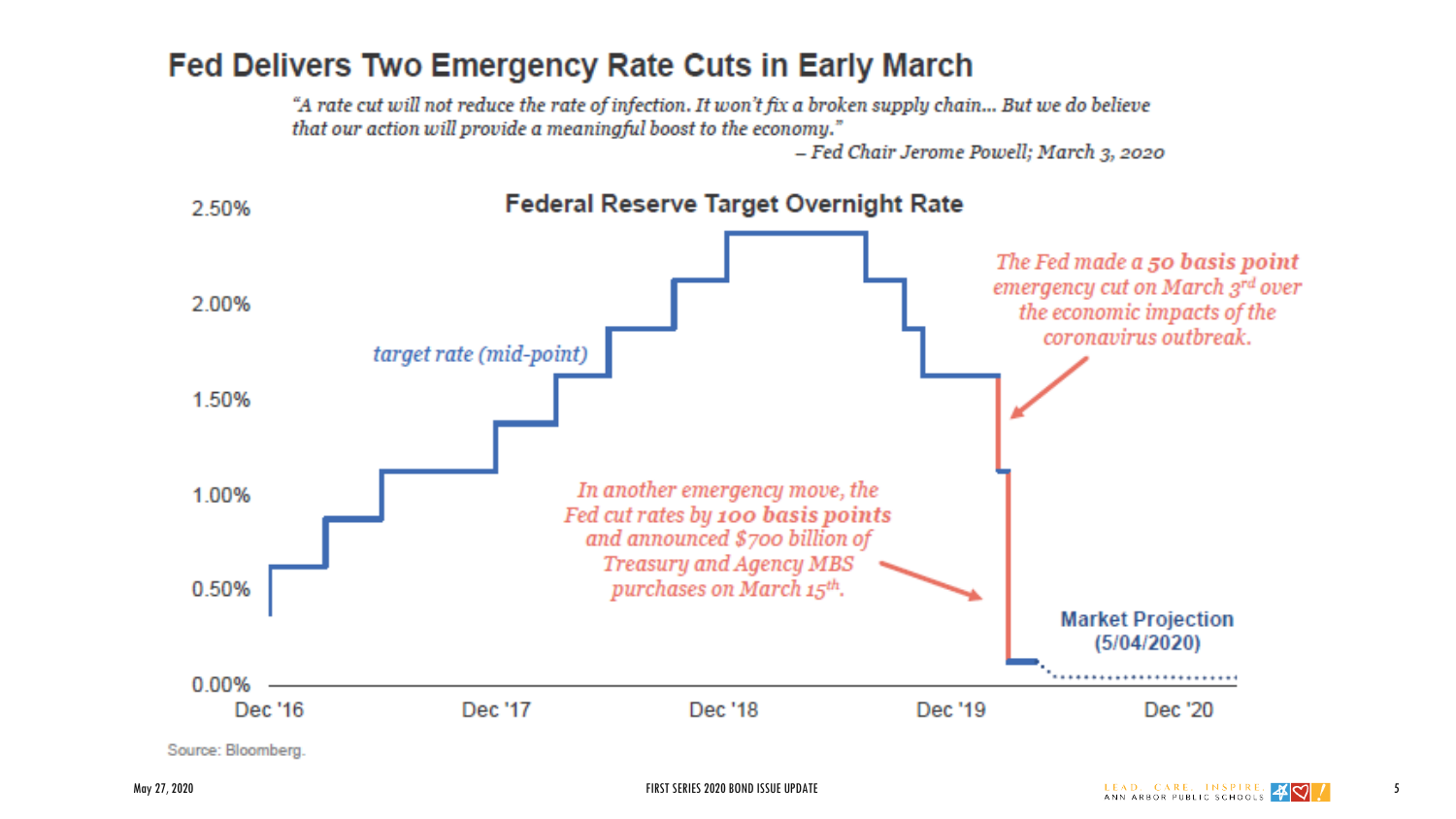# **Federal Reserve Broadens Tool Kit to Support Markets**

## • Zero Interest Rates

- Cut rates by 150 bps at two emergency meetings in March
- Asset Purchase Programs
	- Unlimited Treasury and agency MBS purchases
- Repurchase Agreements
	- Increased amount and term options to primary dealers
- Discount Window
	- Decreased rate and extended term of loans
- **Bank Regulatory Relief** 
	- Lowered reserve requirement to o; capital & liquidity flexibility
- Liquidity Support
	- Funding for CP, ABS, MMFs, corporate bonds and more
- **U.S. Dollar Swap Lines** 
	- Increased access to U.S. dollars to foreign central banks
- Paycheck Protection Program
	- Support for financial institutions issuing PPP loans
- Main Street Lending Program
	- Purchasing loans to small- and mid-size businesses



| <b>Amount Allocated to Fed's Liquidity Programs</b> |                               |  |  |  |  |  |  |
|-----------------------------------------------------|-------------------------------|--|--|--|--|--|--|
| <b>Facility</b>                                     | Holdings (billions)<br>\$36.3 |  |  |  |  |  |  |
| <b>Discount Window</b>                              |                               |  |  |  |  |  |  |
| <b>PDCF</b>                                         | \$33.4                        |  |  |  |  |  |  |
| <b>MMLF</b>                                         | \$50.7                        |  |  |  |  |  |  |
| <b>CPFF</b>                                         | \$1.0                         |  |  |  |  |  |  |
|                                                     |                               |  |  |  |  |  |  |

**Swap Lines** 

**Repurchase Agreements** 

## **Assets of the Federal Reserve**

Source: Federal Reserve, as of 4/23/2020.

\$409.7

\$157.5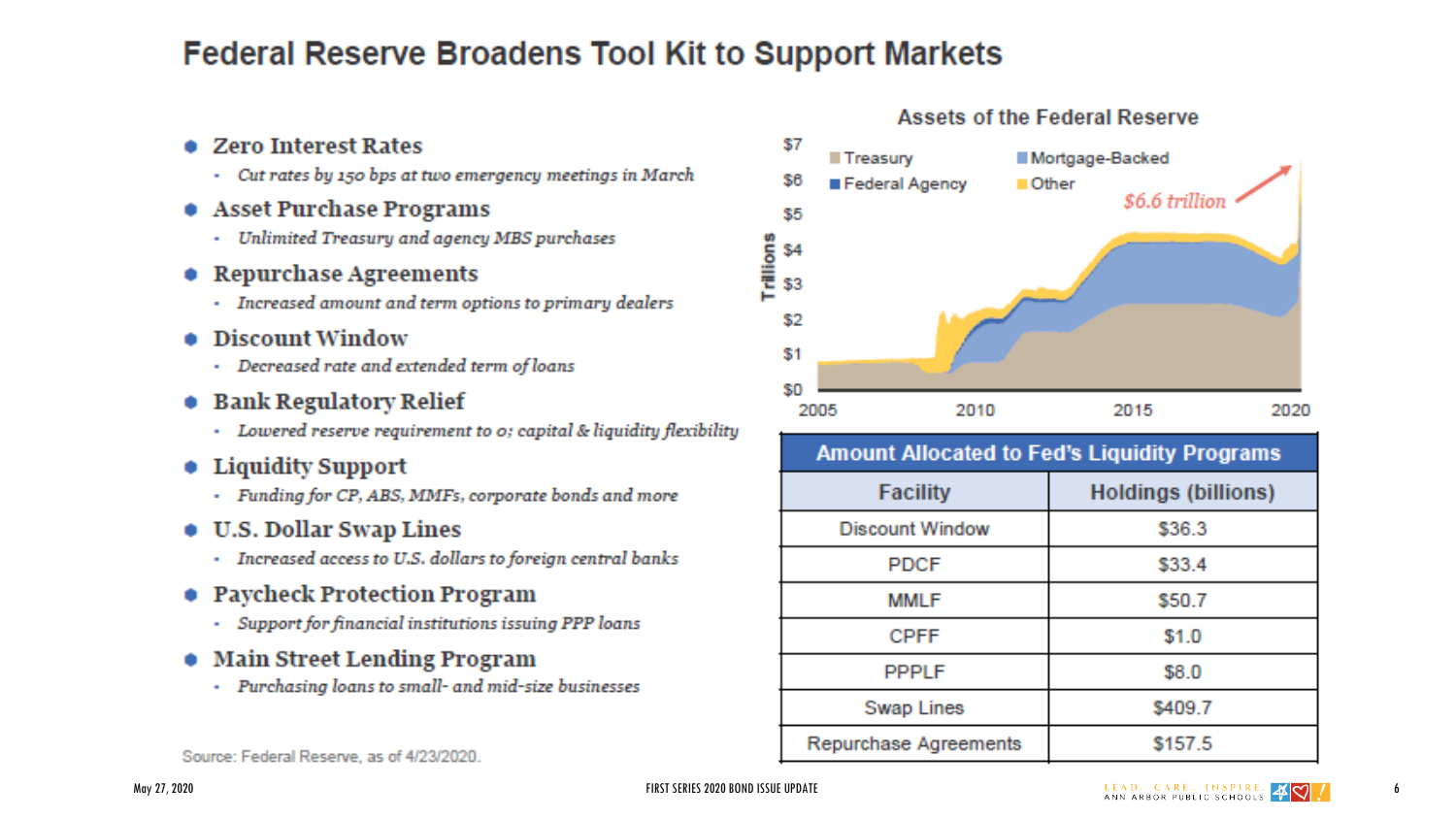# **Congress Providing Fiscal Stimulus to the Economy**



Source: Wall Street Journal, as of April 23, 2020.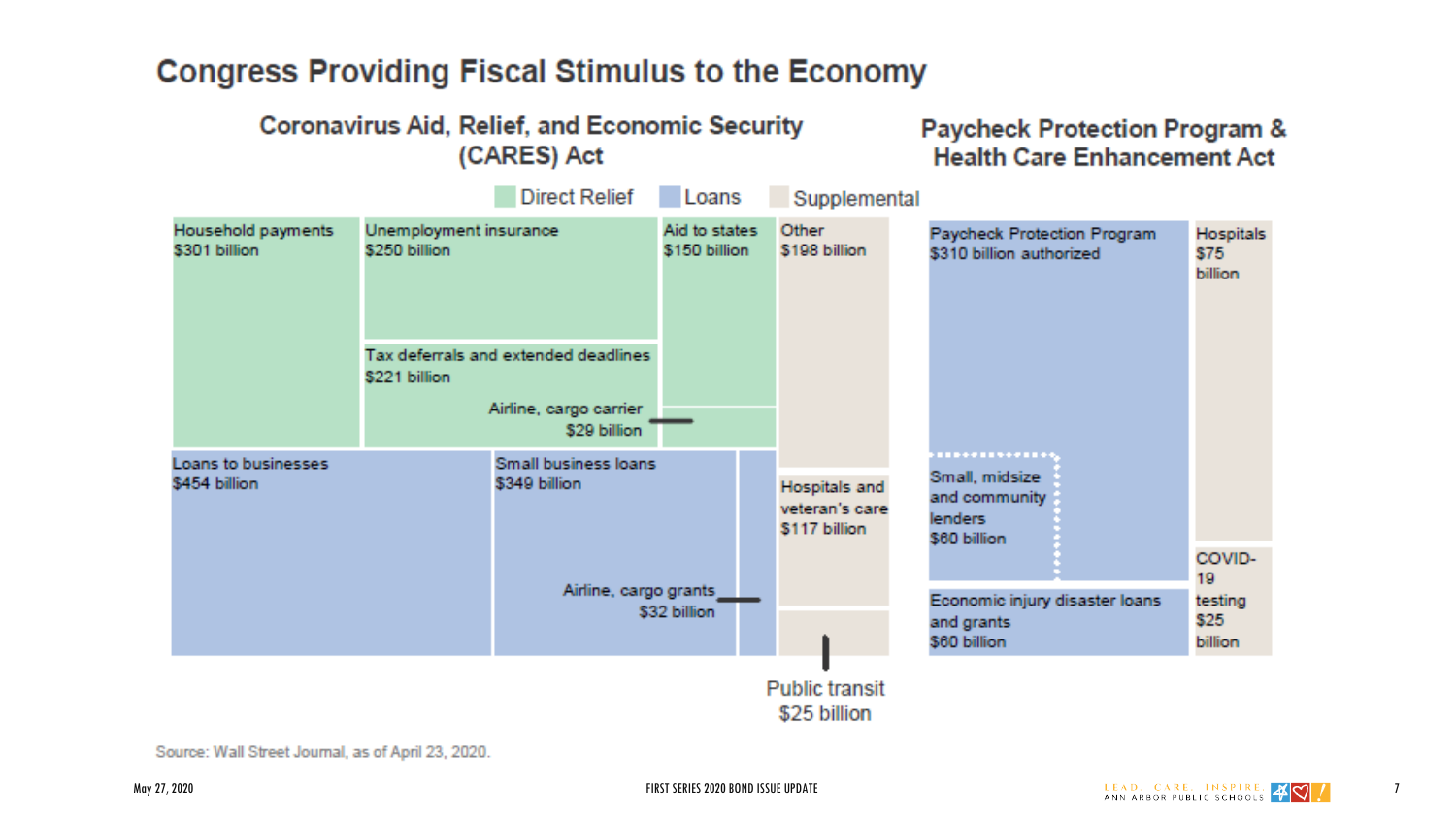

734-994-9700<br>734-994-9710 fax<br>www.pfm.com 555 Briarwood Circle<br>Suite 333<br>Ann Arbor, MI 48108

#### **FINANCING TIMETABLE** ANN ARBOR PUBLIC SCHOOLS COUNTY OF WASHTENAW, STATE OF MICHIGAN 2020 SCHOOL BUILDING AND SITE BONDS

(GENERAL OBLIGATION - UNLIMITED TAX)

| <b>MARCH</b> |  |  |  |  |  | <b>APRIL</b>                |  |  |  |                |  |                   | <b>MAY</b> |  |  |  |  |  |  | <b>JUNE</b>                                                                               |  |  |                   |  |  |  |  |
|--------------|--|--|--|--|--|-----------------------------|--|--|--|----------------|--|-------------------|------------|--|--|--|--|--|--|-------------------------------------------------------------------------------------------|--|--|-------------------|--|--|--|--|
|              |  |  |  |  |  |                             |  |  |  |                |  |                   |            |  |  |  |  |  |  | MTWTFS  SMTWTFS  SMTWTFS  SMTWTFS                                                         |  |  |                   |  |  |  |  |
|              |  |  |  |  |  | $1 \t2 \t3 \t4 \t5 \t6 \t7$ |  |  |  |                |  | $1\quad 2\quad 3$ | 4 I        |  |  |  |  |  |  | $1\quad 2\quad 1$                                                                         |  |  | 1 2 3 4 5 6       |  |  |  |  |
|              |  |  |  |  |  |                             |  |  |  |                |  |                   |            |  |  |  |  |  |  | 8 9 10 11 12 13 14   5 6 7 8 9 10 11   3 4 5 6 7 8 9                                      |  |  | 7 8 9 10 11 12 13 |  |  |  |  |
|              |  |  |  |  |  |                             |  |  |  |                |  |                   |            |  |  |  |  |  |  | 15 16 17 18 19 20 21 12 13 14 15 16 17 18 10 11 12 13 14 15 16 16 17 18 19 20             |  |  |                   |  |  |  |  |
|              |  |  |  |  |  |                             |  |  |  |                |  |                   |            |  |  |  |  |  |  | 22 23 24 25 26 27 28   19 20 21 22 23 24 25   17 18 19 20 21 22 23   21 22 23 24 25 26 27 |  |  |                   |  |  |  |  |
| 29 30 31     |  |  |  |  |  |                             |  |  |  | 26 27 28 29 30 |  |                   |            |  |  |  |  |  |  | 24 25 26 27 28 29 30                                                                      |  |  | 28 29 30          |  |  |  |  |
|              |  |  |  |  |  |                             |  |  |  |                |  |                   |            |  |  |  |  |  |  |                                                                                           |  |  |                   |  |  |  |  |

|                      |              |                                                                                                                              | <b>RESPONSIBLE</b> |
|----------------------|--------------|------------------------------------------------------------------------------------------------------------------------------|--------------------|
| <b>DATE</b>          | ✔            | <b>ACTION REQUIRED</b>                                                                                                       | <b>PARTY</b>       |
| Thu, Feb 20, 2020    | $\checkmark$ | PFM provides Bond Counsel with bond specifications                                                                           | <b>PFM</b>         |
| Mon, Feb 24, 2020    | ✓            | Bond Authorizing Resolution circulated                                                                                       | BC                 |
| Wed, Apr 08, 2020    |              | Draft of Preliminary Official Statement circulated for review and<br>comment                                                 | <b>PFM</b>         |
| Wed, Apr 15, 2020    |              | Due dilligence call to review Preliminary Official Statement -<br>comments due on Preliminary Official Statement (@ 1:00 pm) | <b>All Parties</b> |
| Wed, Apr 15, 2020    |              | <b>School Board adopts Bond Authorizing Resolution</b>                                                                       | <b>SD</b>          |
| Thu, Apr 16, 2020    |              | PFM submits credit packages to rating agency(ies) and insurance<br>companies                                                 | <b>PFM</b>         |
| Thu, Apr 16, 2020    |              | PFM circulates updated Preliminary Official Statement                                                                        | <b>PFM</b>         |
| week of Apr 27, 2020 |              | <b>Rating Call</b>                                                                                                           | SD/PFM             |
| Fri, May 08, 2020    |              | Bond rating released                                                                                                         | <b>PFM</b>         |
| Mon, May 11, 2020    |              | Preliminary Official Statement printed and mailed                                                                            | PFM                |
| Mon, May 11, 2020    |              | Notice of Sale published                                                                                                     | <b>BC</b>          |
| Thu, May 21, 2020    |              | <b>Bond Sale - 11:00 AM ET</b>                                                                                               | <b>All parties</b> |
| Fri, May 22, 2020    |              | Draft of Official Statement Circulated for review and comment                                                                | <b>PFM</b>         |
| Tue, May 26, 2020    |              | Draft closing memo & Draft Security Report distributed                                                                       | <b>PFM</b>         |
| Thu, May 28, 2020    |              | Print and Mail Final Official Statement                                                                                      | <b>PFM</b>         |
| Mon, Jun 01, 2020    |              | Final closing memo distributed                                                                                               | <b>PFM</b>         |
| Tue, Jun 09, 2020    |              | Tentative bond closing - via phone and wire                                                                                  | <b>All parties</b> |
| Wed, Jun 24, 2020    |              | Closing transcripts and security report filed with Department of<br>Treasury                                                 | BC                 |

#### Legend:

 $SD = Ann$  Arbor Public Schools (Issuer) BC = Miller, Canfield, Paddock and Stone (Bond Counsel) PFM = PFM Financial Advisors LLC (Financial Advisor)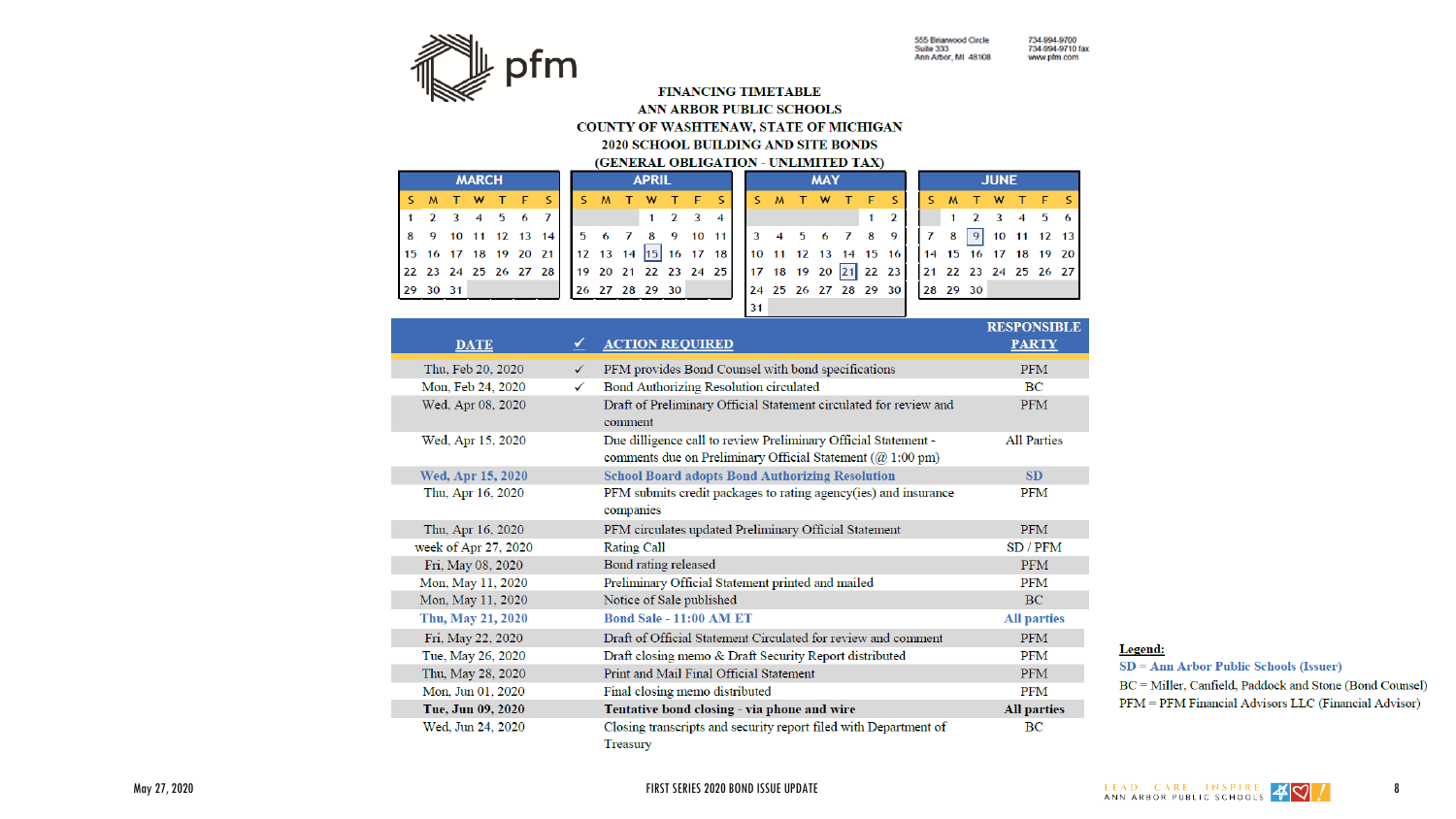### \$137,900,000

ANN ARBOR PUBLIC SCHOOLS COUNTY OF WASHTENAW, STATE OF MICHIGAN 2020 SCHOOL BUILDING AND SITE BONDS (GENERAL OBLIGATION - UNLIMITED TAX)

## ESTIMATED SOURCES & USES OF FUNDS

|                                   |          | 2020 SCHOOL              |
|-----------------------------------|----------|--------------------------|
|                                   |          | <b>BUILDING AND SITE</b> |
| <b>Sources of Funds</b>           |          | <b>BONDS</b>             |
| Par Amount of Bonds               |          | \$137,900,000.00         |
| Original Issue Premium (Discount) |          | 3,126,624.85             |
| <b>Accrued Interest</b>           |          | 0.00                     |
| Other                             |          | 0.00                     |
| <b>Total Sources</b>              |          | \$141,026,624.85         |
|                                   |          |                          |
| <b>Uses of Funds</b>              |          |                          |
| Deposit to Capital Project Fund   |          | \$139,646,884.91         |
| Deposit to Escrow Account         |          | 0.00                     |
| Deposit to Debt Fund              |          | 0.00                     |
| Underwriter's Discount @          | 0.750%   | 1,034,250.00             |
| <b>Bond Insurance</b>             | $0.00\%$ | 0.00                     |
| Costs of Issuance                 |          | 345,489.94               |
| <b>Miscellaneous</b>              |          | 0.00                     |
| <b>Total Uses</b>                 |          | \$141,026,624.85         |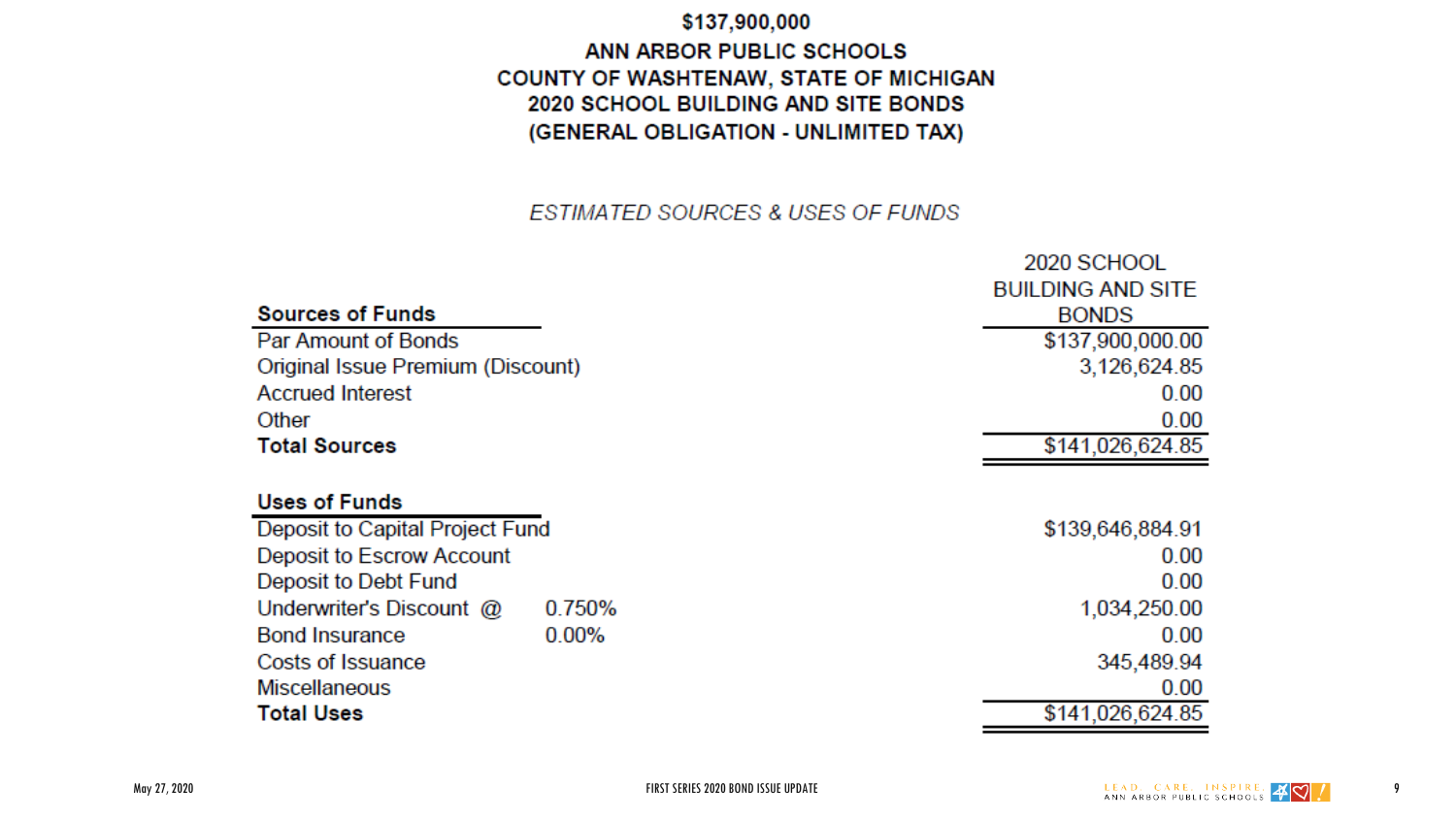### \$140,000,000

## PUBLIC SCHOOLS OF THE CITY OF ANN ARBOR COUNTY OF WASHTENAW, STATE OF MICHIGAN 2020 SCHOOL BUILDING AND SITE BONDS (GENERAL OBLIGATION - UNLIMITED TAX)

## **ESTIMATED SOURCES & USES OF FUNDS**

|                                   |          | zuzu əvi ivvii           |
|-----------------------------------|----------|--------------------------|
|                                   |          | <b>BUILDING AND SITE</b> |
| <b>Sources of Funds</b>           |          | <b>BONDS</b>             |
| Par Amount of Bonds               |          | \$140,000,000.00         |
| Original Issue Premium (Discount) |          | 11,785,324.00            |
| <b>Accrued Interest</b>           |          | 0.00                     |
| Other                             |          | 0.00                     |
| <b>Total Sources</b>              |          | \$151,785,324.00         |
|                                   |          |                          |
| <b>Uses of Funds</b>              |          |                          |
| Deposit to Capital Project Fund   |          | \$151,015,215.01         |
| Deposit to Escrow Account         |          | 0.00                     |
| Deposit to Debt Fund              |          | 0.00                     |
| Underwriter's Discount @          | 0.303%   | 424,048.80               |
| <b>Bond Insurance</b>             | $0.00\%$ | 0.00                     |
| Costs of Issuance                 |          | 346,060.19               |
| <b>Miscellaneous</b>              |          | 0.00                     |
| Total Uses                        |          | \$151,785,324.00         |

 $2020$  SCHOOL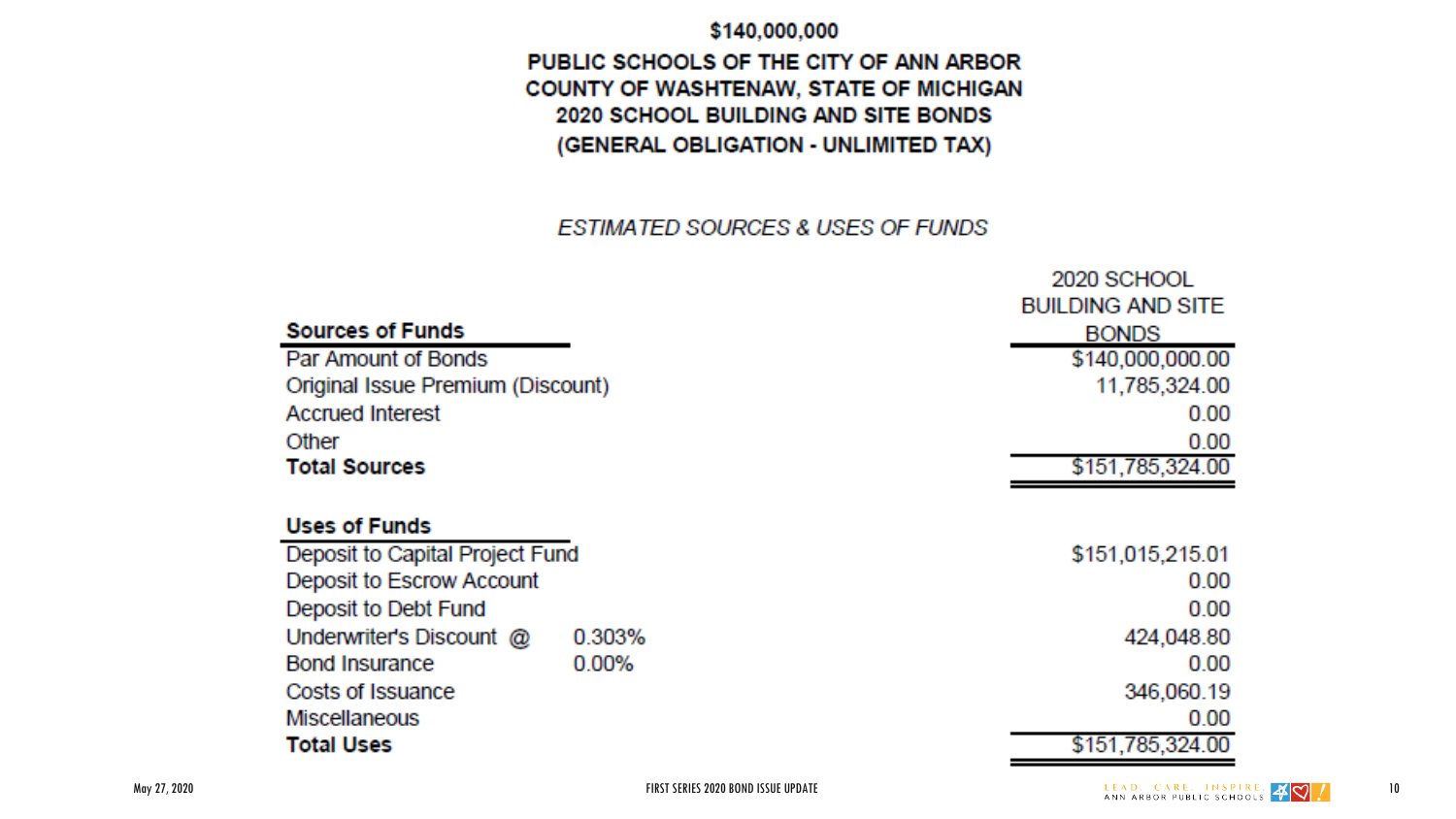# PREMIUM FINANCIAL IMPACT EXPLANATION

Premium to be paid to be paid to us for the privilege to purchase our \$140M bonds is \$11,785,324

The \$11.8M premium does not have to paid back ever

We do not have to pay interest on the \$11.8M premium

We do not have to pay Underwriters Fees (commission) on the \$11.8M. The Underwriters Fees are based on the \$140M Bonds

The brings down the True Interest Rate on our bonds to 2.03143%

The Interest Savings to our tax payers is \$12,776,678

The Premium \$11.8M does count towards our \$1B Bond.